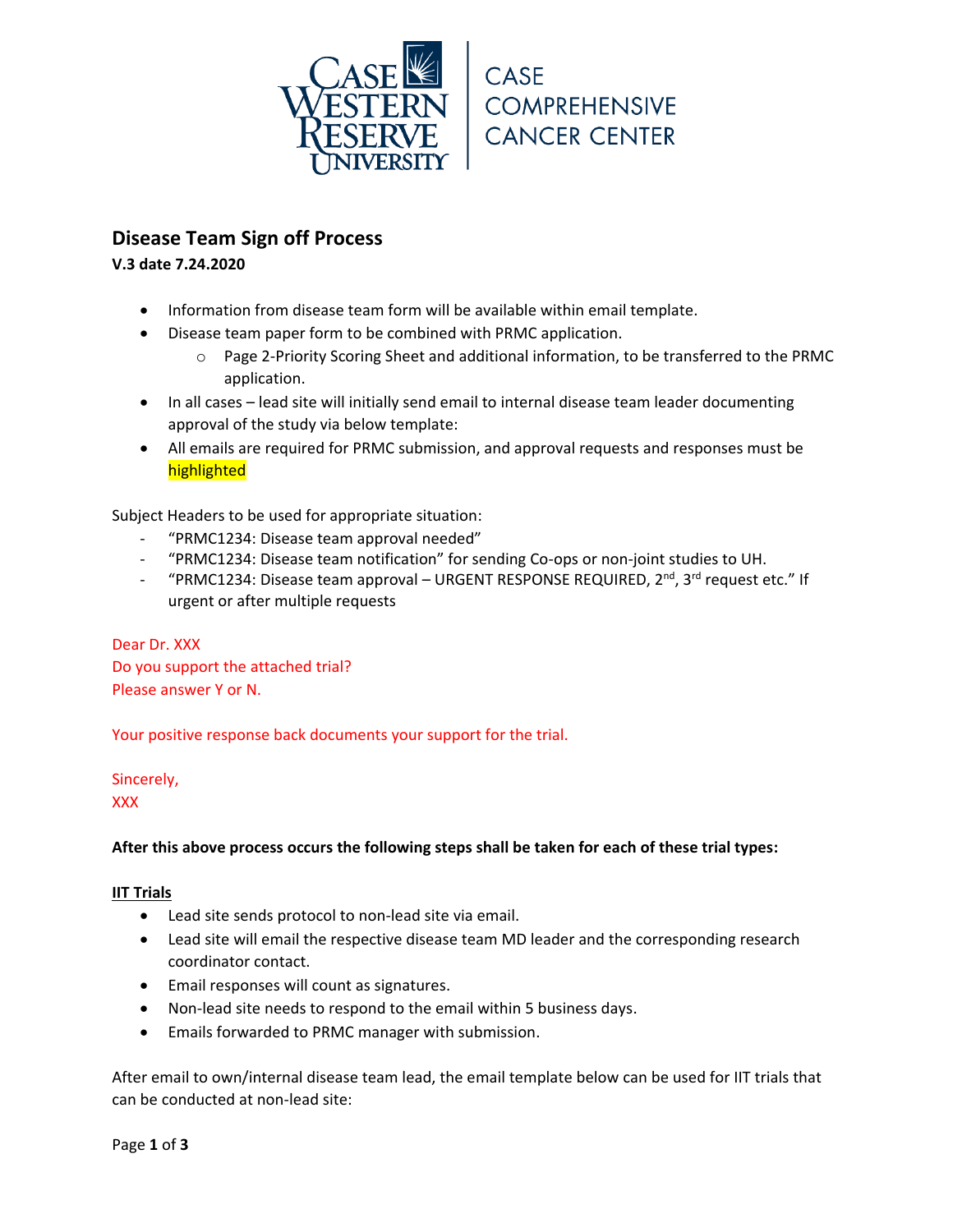# Dear Dr. XXX,

Please see attached protocol for disease team sign off. Please respond to the following:

- Does CCF/UH wish to participate?
	- o If no, why not?
	- o If yes, annual and total target accrual number?
	- o If yes, who will be the PI?

Your email response to the above questions indicate your approval for the protocol.

Sincerely, XXX

Email template for single site IIT trials:

## Dear Dr. XXX,

Please see attached protocol for disease team sign off. UH/CCF may not participate because XXX. As the disease team leader, do you approve this trial?

## Sincerely,

XXX

## **Industry Sponsor Trials That Both Sites Can Participate**

- Lead site sends protocol to non-lead site via email.
- Lead site will email the respective disease team MD leader and the corresponding research coordinator contact.
- Email responses will count as signatures.
- Non-lead site needs to respond to the email within 5 business day.
- Emails forwarded to PRMC manager with submission

After email to own/internal disease team lead, below is the industry sponsored email template that can be sent to non-lead site:

#### Dear Dr. XXX,

Please see attached protocol for disease team signoff. Per sponsor, CCF/UH may participate. Please respond to the following:

- Does CCF/UH wish to participate?
	- o If no, why not?
	- o If yes, annual and total target accrual number?
	- o If yes, who will be the PI?

Your email response to the above questions indicate your approval for the protocol.

Sincerely, XXX